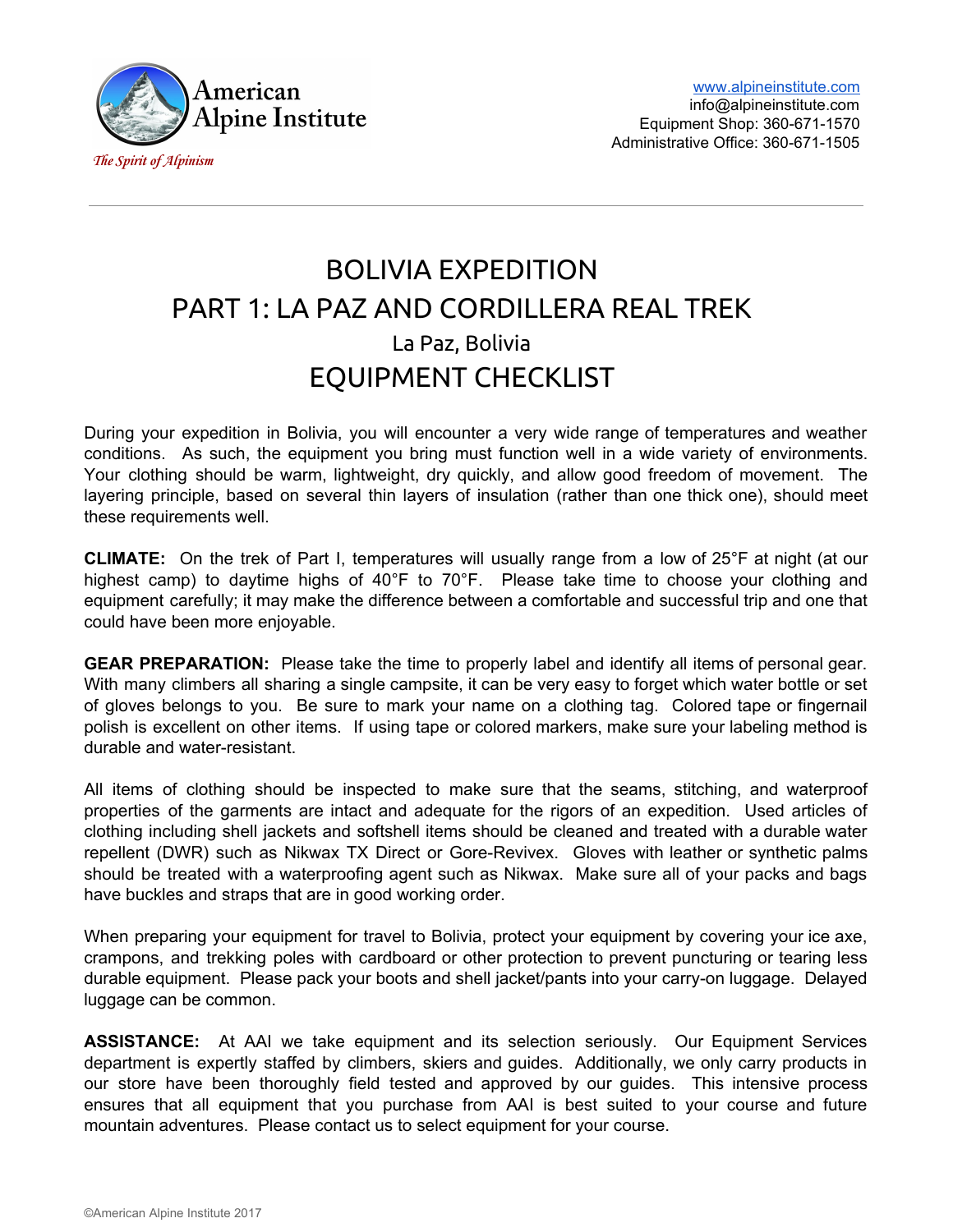## **Please contact the Equipment Shop at 360-671-1570 for assistance in selecting equipment for your course.**

**Rentals:** Equipment items that may be available for rent are designated with an **(R)**. *If you will be* needing any rental equipment please fill out a Rental [Request](https://alpineinstitute.wufoo.com/forms/aai-a-equipment-rental-form-colorado/) Form as soon as possible so that we can *best guarantee rental availability for your course. Please note, our rentals in Bolivia are limited.*

| <b>Clothing and Footwear</b>                                                                                                                                                                                                                                                                                                                                                                                                                                                                                                                                                                                                                                                  | Packing<br><b>Checklist</b> |
|-------------------------------------------------------------------------------------------------------------------------------------------------------------------------------------------------------------------------------------------------------------------------------------------------------------------------------------------------------------------------------------------------------------------------------------------------------------------------------------------------------------------------------------------------------------------------------------------------------------------------------------------------------------------------------|-----------------------------|
| <b>COMFORTABLE APPROACH SHOES</b><br>For use around La Paz. These can be the same shoes for the trek. However, the end of the<br>trek can be wet and muddy.<br>* Examples: Salewa Wildfire Approach shoes, Scarpa Gecko Lite                                                                                                                                                                                                                                                                                                                                                                                                                                                  | $\Box$ Own<br>$\Box$ Buy    |
| <b>TREKKING/ HIKING BOOTS</b><br>Comfortable hiking or approach shoes are required. Good ankle support is a desirable<br>feature. The approach to base came can be very rough, rocky, and/or loose gravel terrain.<br>These boots/shoes should be fully broken in prior to the trek.<br>* Examples: Salewa Wildfire Approach shoes, Scarpa Zodiac Plus GTX                                                                                                                                                                                                                                                                                                                    | $\Box$ Own<br>$\Box$ Buy    |
| <b>BASE LAYER TOP</b><br>This will be your base layer and should be "lightweight or silk weight" synthetic or wool. No<br>cotton.<br>* Materials: Synthetic, wool<br>* Examples: AAI's synthetic t-shirt, Outdoor Research Essence Top, Patagonia Lightweight Capilene                                                                                                                                                                                                                                                                                                                                                                                                        | $\Box$ Own<br>$\Box$ Buy    |
| <b>BASE LAYER BOTTOM</b><br>Look for the same features of your Base Layer Top. They should fit comfortably under your<br>soft shell pants and should be at least midweight. One pair is sufficient.<br>* Materials: Synthetic, wool<br>* Examples: Patagonia Capilene, Mammut Go Dry, Mountain Hardware Power Stretch Tight                                                                                                                                                                                                                                                                                                                                                   | $\Box$ Own<br>$\Box$ Buy    |
| <b>UNDERGARMENTS</b><br>To wear under your base layer.<br>* Materials: Wool or synthetic are ideal                                                                                                                                                                                                                                                                                                                                                                                                                                                                                                                                                                            | $\Box$ Own<br>$\Box$ Buy    |
| <b>SOCKS</b><br>Bring at least four complete changes. Climbers frequently wear a thin liner sock and one or<br>two pair of thick socks depending on boot fit. Adjust your sock system ahead of time to<br>perfect your boot fit. Bring additional changes of socks for your approach shoes. No cotton.<br>* Materials: Wool or synthetic are ideal                                                                                                                                                                                                                                                                                                                            | $\Box$ Own<br>$\Box$ Buy    |
| 2nd LAYER TOP<br>A lightweight fleece shirt or hoody. A chest pocket is a helpful feature.<br>$*$ Materials: Nylon, micro weave fabrics, fleece, wind stopper<br>* Examples: Rab PowerStretch Fleece, Patagonia R1                                                                                                                                                                                                                                                                                                                                                                                                                                                            | $\Box$ Own<br>$\Box$ Buy    |
| <b>SOFT SHELL / WINDPROOF JACKET</b><br>Thin, light, stretchy, breathable but wind and snow resistant layer that is comfortable to wear.<br>Hoods are highly recommended. Size your jacket to be trim fitting, but large enough to fit<br>over your base and second layers. This layer will go over your base and 2nd layers but<br>under your shell and parka, as well, if wearing this layer in combination with those layers. No<br>waterproof coated nylon, as it is not breathable.<br>* Materials: Schoeller, Powerstretch, Powerdry, or similar<br>★ Examples: Patagonia Houdini, Rab Cirrus Wind Top, Rab Vapor Rise Lite-Alpine, Mountain<br><b>Equipment Squall</b> | $\Box$ Own<br>$\Box$ Buy    |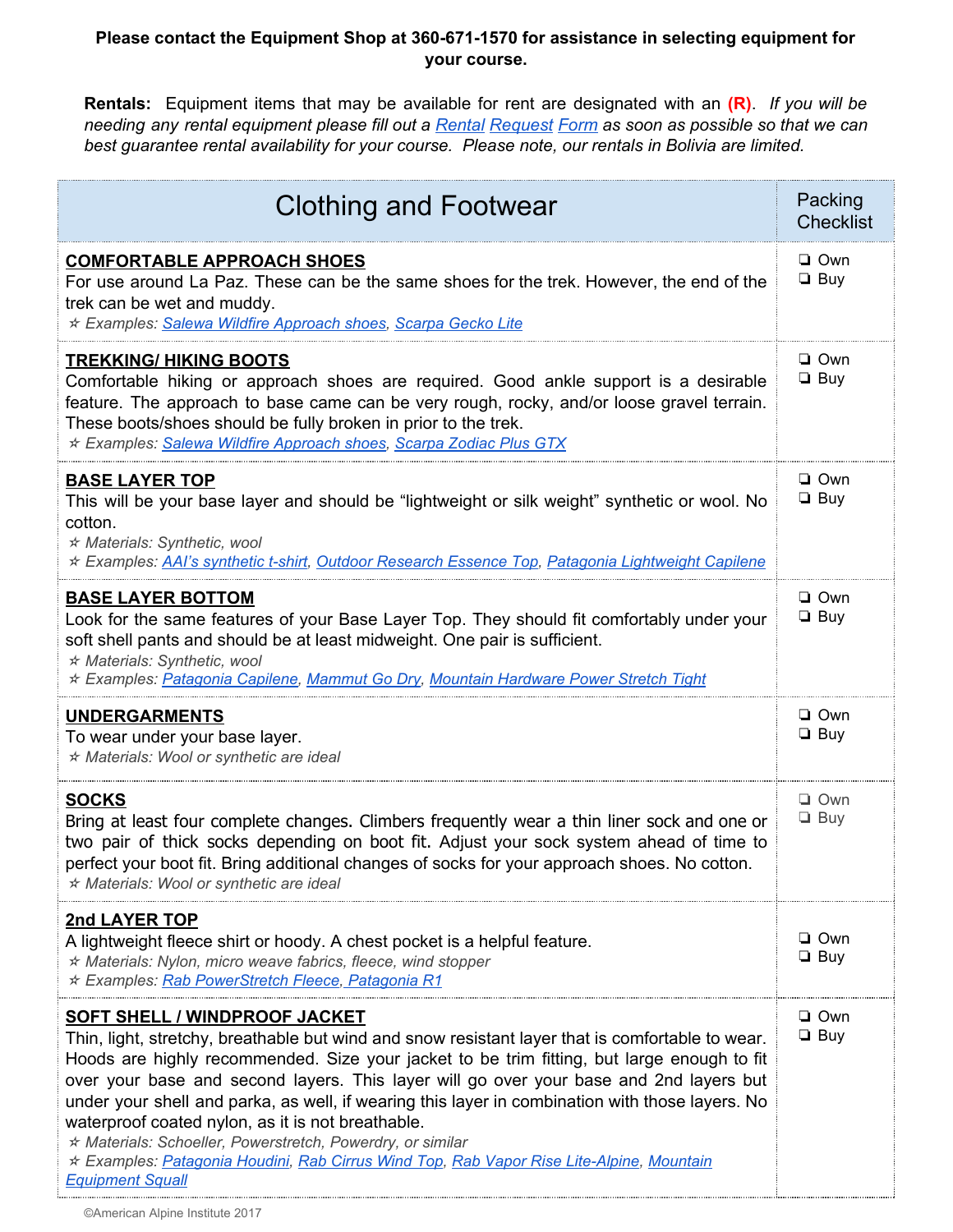| <b>SOFT SHELL PANT</b><br>Look for the same features as your soft shell jacket. This will be your outermost layer most of<br>the time for your legs. A thigh pocket is a useful feature for storing small items. Your base<br>layers need to fit under these pants comfortably.<br>* Materials: eVent, Gore-tex, h2No, or similar<br>* Examples: Black Diamond Alpine, Arc'Teryx Gamma, Mountain Equipment Comici                                                                                                                                                                                                                                                                                                                                       | $\Box$ Own<br>$\Box$ Buy |
|---------------------------------------------------------------------------------------------------------------------------------------------------------------------------------------------------------------------------------------------------------------------------------------------------------------------------------------------------------------------------------------------------------------------------------------------------------------------------------------------------------------------------------------------------------------------------------------------------------------------------------------------------------------------------------------------------------------------------------------------------------|--------------------------|
| <b>WATERPROOF / BREATHABLE SHELL JACKET</b><br>This will be your outermost layer and it needs to be waterproof, breathable, and durable.<br>Two or three-ply Gore-tex or other waterproof, breathable materials are required. Your shell<br>should be sized to comfortably fit over your other base and midlayers (minus your parka).<br>Choose the lightest, most packable shell that will still get the job done. Avoid extra pockets<br>(one or two chest pockets is all you need) and hanging linings. Your hood must fit over your<br>climbing helmet.<br>* Materials: eVent, Gore-tex, h2No, or similar<br>* Examples: Arc'teryx Beta and Gamma jackets, Marmot Alpinist, and Patagonia Stretch<br>Rainshadow                                     | $\Box$ Own<br>$\Box$ Buy |
| <b>SHELL PANT</b><br>Made of a waterproof, breathable material, your lightweight shell bottoms must have full or<br>hip length side zips. This garment should be extremely lightweight and packable. A zipper fly<br>is nice, but optional. Should be sized to fit over your base layers and soft shell pants.<br>* Materials: eVent, Gore-tex, h2No, or similar<br>* Examples: Rab Latok Alpine Pant, Marmot PreCip Full Zip pants, Mountain Equipment Aeon Pant,<br><b>Arcteryx Beta AR Pants</b>                                                                                                                                                                                                                                                     | $\Box$ Own<br>$\Box$ Buy |
| <b>LIGHT INSULATING JACKET</b><br>The goal for this piece is to add warmth to your internal layering system. Depending on your<br>clothing system and the environment you are in, you may fit this layer underneath your shell<br>gear (e.g. fleece sweaters) or over your shell gear (lightweight insulated jackets). If choosing<br>fleece, pick modern fleece garments with waffle grid patterns and avoid "windproof fleece" -<br>it is not breathable enough. The weight and design of this piece will vary based on the other<br>items of climbing that you are bringing.<br>* Materials: fleece, Primaloft, down<br>* Examples: Patagonia Nano Puff or Nano Air Hoody, Rab microlight Alpine, Arc'Tryx Atom LT<br><b>Hoody, OR Cathode Hoody</b> | $\Box$ Own<br>$\Box$ Buy |
| <b>MIDWEIGHT INSULATION JACKET</b><br>A warm puffy jacket with an optional hood. These come in many shapes, sizes and<br>temperature ratings. If you tend to get cold easily, opt for a slightly warmer more substantial<br>parka.<br>★ Fill Materials: Primaloft, down<br>★ Shell Material: Nylon epic eVent<br>* Examples: Rab Xenon X Hoodie, Patagonia DAS parka                                                                                                                                                                                                                                                                                                                                                                                    | $\Box$ Own<br>$\Box$ Buy |
| <b>GLOVE LINERS</b><br>You will wear these for much of your time on the mountain. They need to be dexterous and<br>comfortable, but not necessarily very insulating. Bring two pairs.<br>* Materials: Fleece, Powerstretch, or similar                                                                                                                                                                                                                                                                                                                                                                                                                                                                                                                  | $\Box$ Own<br>$\Box$ Buy |
| <b>MIDWEIGHT / SCHOELLER / LEATHER GLOVES</b><br>The most desirable glove is one that is comfortable and dexterous, so that it can be worn all<br>day. It should be durable enough (leather palms) to handle ropes, ice axes, and a bit of rock<br>scrambling. These come in different weights, so choose the thickness that works with your<br>glove system. Bring one pair.<br>* Materials: Softshell, windstopper fleece, leather or similar<br>★ Examples: Petzl Cordex Plus Gloves, Mountain Equipment Super Alpine Glove                                                                                                                                                                                                                          | $\Box$ Own<br>$\Box$ Buy |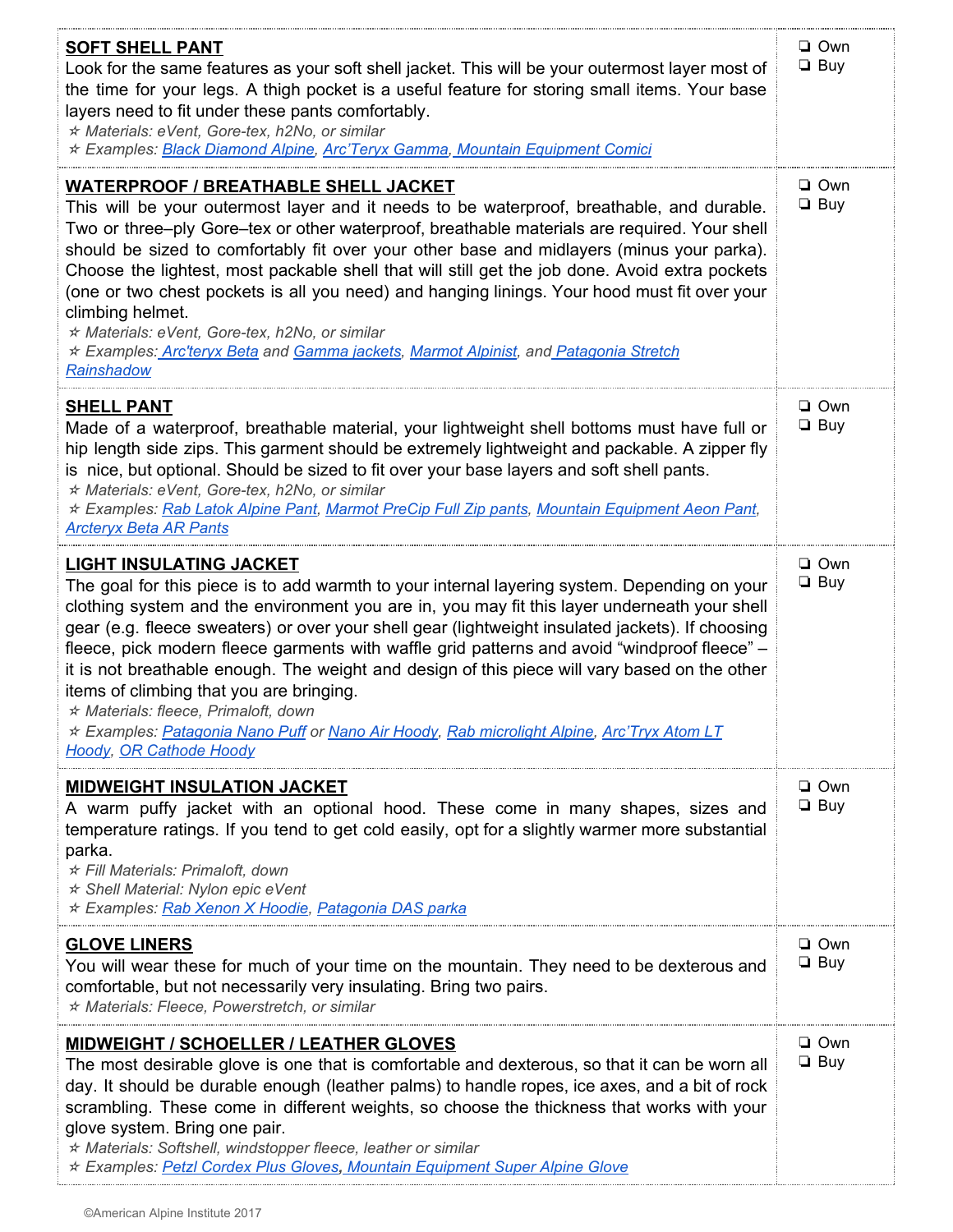| <b>EXPEDITION / SHELL GLOVES</b><br>Composed of heavy-duty waterproof shells with extremely warm liners, these modular gloves<br>MUST have removable liners. The highest priority with these gloves is warding off frostbite,<br>but these gloves must be dexterous enough to handle ropes, carabiners, and jumars.<br>* Materials: Gore-tex, Schoeller<br>* Examples: Outdoor Research Arete Glove, Black Diamond Guide Gloves, Marmot Ultimate Ski<br>Gloves | $\Box$ Own<br>$\Box$ Buy                |
|----------------------------------------------------------------------------------------------------------------------------------------------------------------------------------------------------------------------------------------------------------------------------------------------------------------------------------------------------------------------------------------------------------------------------------------------------------------|-----------------------------------------|
| <b>BEANIE HAT / TOQUE</b><br>Bring a thin, warm hat that will fit under your climbing helmet.<br>* Materials: Fleece, wool, windstopper, or similar                                                                                                                                                                                                                                                                                                            | $\Box$ Own<br>$\Box$ Buy                |
| <b>SUN HAT</b><br>A baseball cap or visor serves well. Models with a "tail" are recommended for increased sun<br>protection.<br>★ Materials: Nylon or similar                                                                                                                                                                                                                                                                                                  | $\Box$ Own<br>$\Box$ Buy                |
| <b>BUFF</b><br>"Buffs" are a multifunctional neck gaiter that can supplement a lightweight balaclava and<br>hat rather well. Used for windy and/or cold days.<br>* Materials: Powerstretch, fleece, polypro, windpro                                                                                                                                                                                                                                           | $\Box$ Own<br>$\Box$ Buy                |
| <b>SANDALS / FLIP FLOPS / CROCS</b><br>These are great for relaxing in camp in the evenings.                                                                                                                                                                                                                                                                                                                                                                   | $\Box$ Own<br>$\Box$ Buy                |
| <b>TRAVEL AND TOWN CLOTHES</b><br>We occasionally like to go out to restaurants and you may want something other than your<br>climbing clothes to wear.<br>• Light cotton or other pants<br>Light cotton or other shirt<br>Sandals or footwear other than sneakers or boots<br>Swim suit/Board suit                                                                                                                                                            | $\Box$ Own<br>$\Box$ Buy                |
| <b>Trekking Equipment</b>                                                                                                                                                                                                                                                                                                                                                                                                                                      |                                         |
| <b>TREKKING POLES</b><br>At least one is required and two are recommended. Even if you don't normally use trekking<br>poles, they help with balance while carrying heavy pack on mountainous terrain and crossing<br>streams.<br>* Examples: Black Diamond Expedition poles, Komperdell models                                                                                                                                                                 | $\Box$ Own<br>$\Box$ Buy<br>$\Box$ Rent |
| <b>TREKKING PACK</b><br>This is a daypack used for trekking and as a summit pack for Part 2. Everything you need for<br>your daily trek (including water and power food) should fit inside the pack.<br>$\star$ Size: 24 - 32 liters<br>* Examples: Mammut Trion Light, Osprey Stratos 34, Mountain Hardware SummitRocket                                                                                                                                      | $\Box$ Own<br>$\Box$ Buy                |
| <b>Camping Equipment</b>                                                                                                                                                                                                                                                                                                                                                                                                                                       |                                         |
| <b>SLEEPING BAG</b><br>Down is the sleeping bag insulation of choice. Bring a bag that is rated to about 15°F. If you<br>know you sleep cold take this into consideration when purchasing/selecting your bag.<br>* Shell Materials: Dryloft, eVent, Epic, nylon,<br>* Fill Materials: Down, Primaloft, Polarguard 3D                                                                                                                                           | $\Box$ Own<br>$\Box$ Buy                |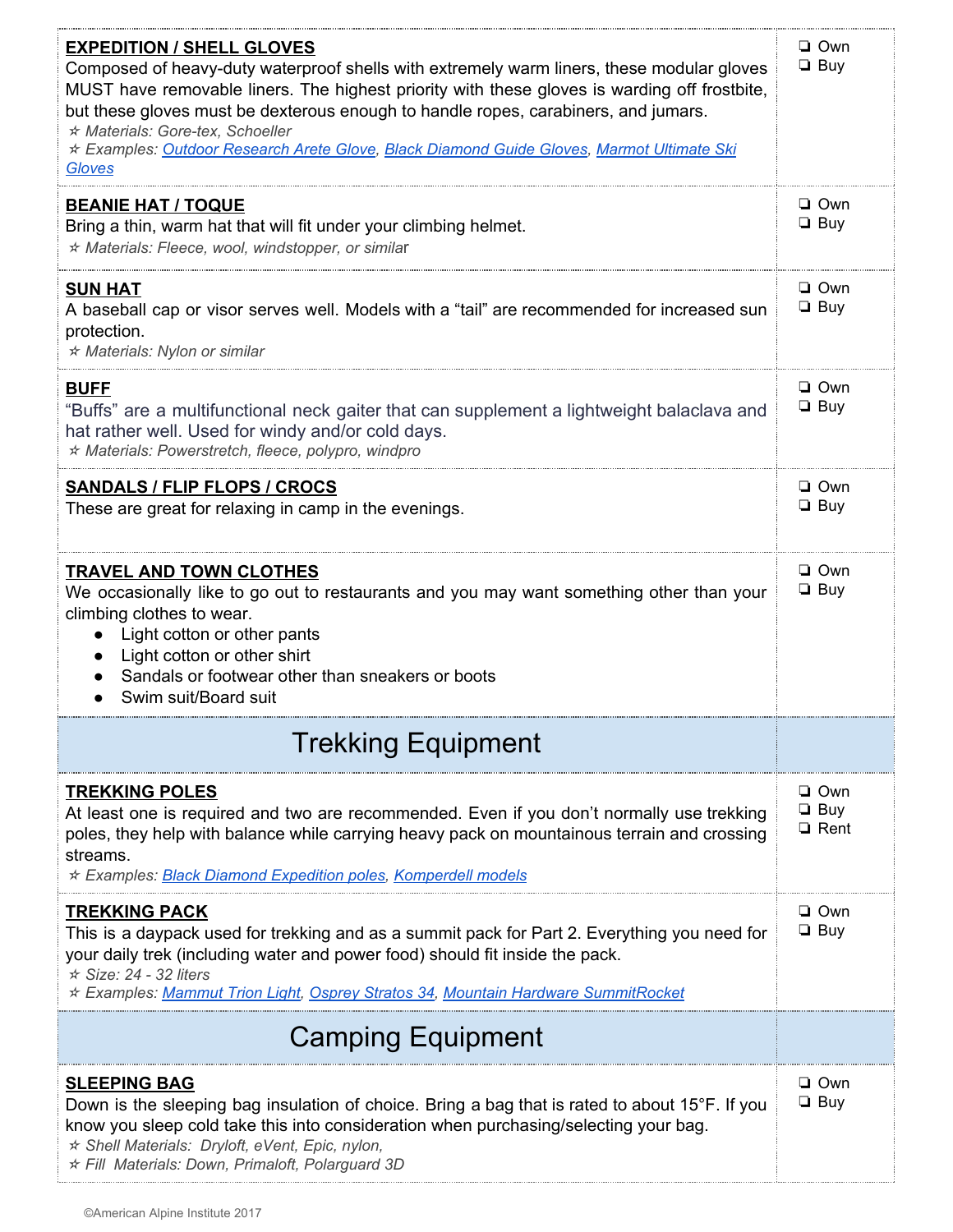| ★ Examples: Marmot Trestles 15, Feathered Friends Lark Nano 10, Mountain Equipment Helium 600                                                                                                                                                                                                                                                                                                                     |                          |
|-------------------------------------------------------------------------------------------------------------------------------------------------------------------------------------------------------------------------------------------------------------------------------------------------------------------------------------------------------------------------------------------------------------------|--------------------------|
| <b>COMPRESSION STUFF SACK</b><br>Used to shrink your sleeping bag into the smallest size possible.<br>* Materials: SilNylon, eVent, or similar                                                                                                                                                                                                                                                                    | $\Box$ Own<br>$\Box$ Buy |
| <b>SLEEPING PAD</b><br>You will likely camp on both snow and/or dirt during this course. Please bring a patch kit for<br>inflatable pads.<br>★ Weight: 8 - 20 oz / 225 - 565 g<br>* Examples: Thermarest ProLite Plus, Exped Down Mat, Sea to Summit Comfort Lite                                                                                                                                                 | $\Box$ Own<br>$\Box$ Buy |
| <b>DUFFEL BAGS</b><br>Bring two that are large and sturdy. Durable coated nylon is best. This will be tied on the<br>back of a donkey, mule or horse during the approach to base camps. Models with wheels<br>are not allowed.<br>$\star$ Size: ~ 120 liters<br>* Materials: Packcloth, Cordura, ballistic cloth<br>★ Examples: Patagonia Black Hole Duffel Bag 120L, North Face Base Camp Duffel - X-Large       | $\Box$ Own<br>$\Box$ Buy |
| <b>Hydration and Food</b>                                                                                                                                                                                                                                                                                                                                                                                         |                          |
| <b>FAVORITE SNACK FOODS</b><br>We can get a lot of candy bars, granola bars, dried fruit for hiking and climbing days;<br>however, you may have personal favorites or things that work well for you such as Power<br>Bars, beef jerky, or Guu packets. You may not be able to purchase these specialty items in<br>South America, so please feel free to bring some with you. Around one pound.                   | $\Box$ Own<br>$\Box$ Buy |
| <b>HYDRATION</b><br>3 liters of water capacity minimum. Hydration bladders with appropriate accessories are<br>recommended.                                                                                                                                                                                                                                                                                       | $\Box$ Own<br>$\Box$ Buy |
| <b>WATER PURIFICATION</b><br>Bottled water is highly available in the city of La Paz. Water provided on the Trek will be<br>treated and boiled prior to use. However, it is still recommended to bring your own tablets or<br>liquid purification. Filters are heavy and should not be used.<br>$\star$ Examples: Aquatabs                                                                                        | $\Box$ Own<br>$\Box$ Buy |
| <b>Other Personal Equipment</b>                                                                                                                                                                                                                                                                                                                                                                                   |                          |
| <u>PASSPORT</u><br>Required. This must be valid for six (6) months after your scheduled return date.                                                                                                                                                                                                                                                                                                              | □ Own                    |
| <b>PASSPORT / MONEY POUCH</b><br>Bring a low profile money pouch or belt to protect your essential documents, credit cards,<br>and money.                                                                                                                                                                                                                                                                         | $\Box$ Own<br>$\Box$ Buy |
| <b>SUNSCREEN</b><br>With Sun Protection Factor (SPF) 30 or higher. A couple of 1 oz tubes are adequate and<br>work better than one large one. For the fair skinned, the higher the SPF, the better.<br>(Dermatone produces an effective 1" diameter stick as well as a translucent zinc oxide<br>lotion.) Sunscreen is prone to freezing in the cold and smaller containers fit well into pockets<br>for warming. | $\Box$ Own<br>$\Box$ Buy |
| <b>LIP PROTECTION</b>                                                                                                                                                                                                                                                                                                                                                                                             | $\Box$ Own<br>$\Box$ Buy |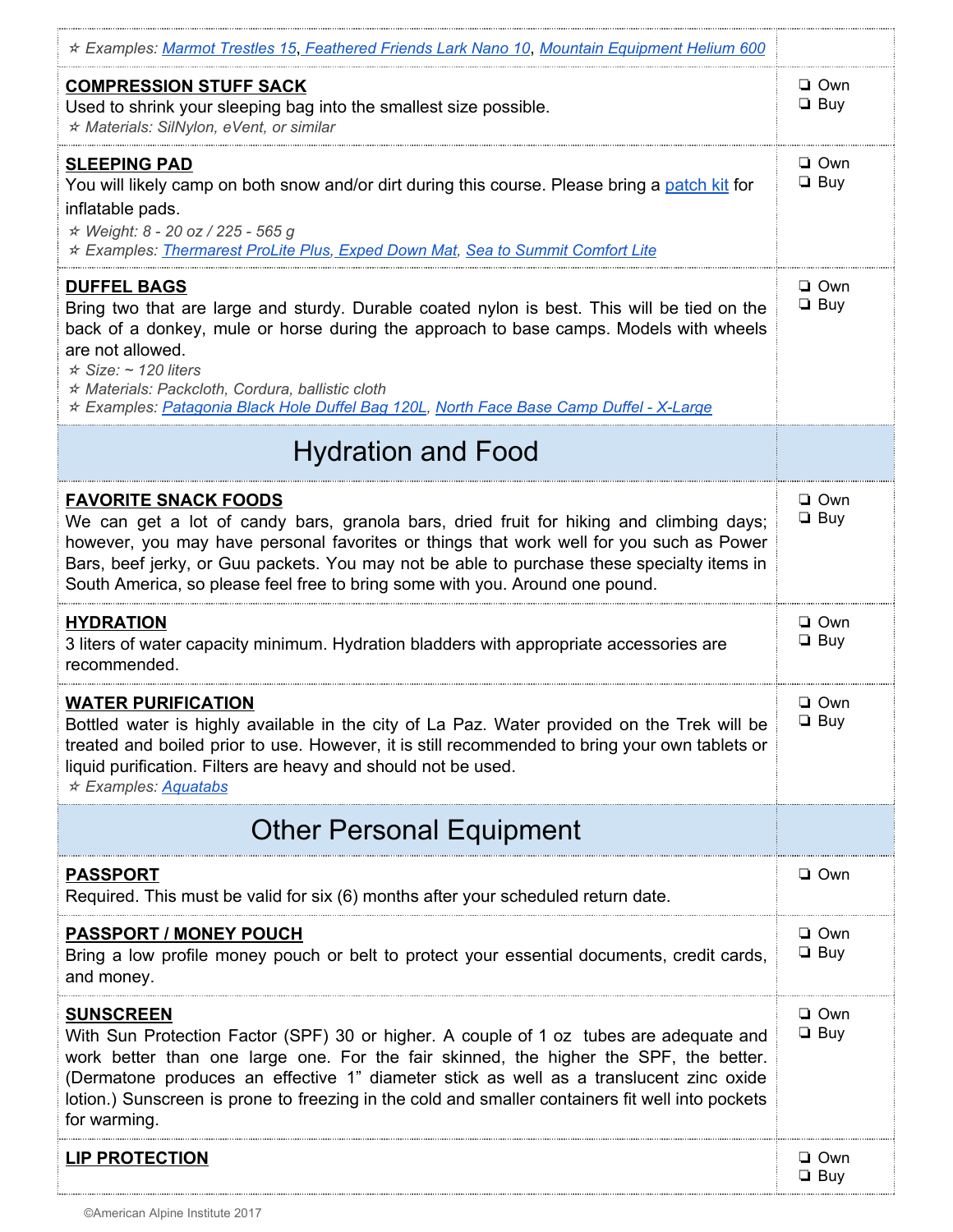| Bring 1 container/applicator with the highest SPF available.                                                                                                                                                                                                                                                                                                                                                                                                                             |                          |
|------------------------------------------------------------------------------------------------------------------------------------------------------------------------------------------------------------------------------------------------------------------------------------------------------------------------------------------------------------------------------------------------------------------------------------------------------------------------------------------|--------------------------|
| <b>SUNGLASSES</b><br>Choose a model with 100% UVA/UVB protection. Keeper strings like "Croakies" are useful to<br>prevent dropping your glasses while climbing. Those using contact lenses should bring a<br>pair of prescription glasses if available.                                                                                                                                                                                                                                  | $\Box$ Own<br>$\Box$ Buy |
| <b>HEADLAMP</b><br>A high output LED model. Bring fresh batteries and one set of extra batteries. Flashlights are<br>not acceptable.<br>* Examples: Petzl Tikka XP, Black Diamond Spot                                                                                                                                                                                                                                                                                                   | □ Own<br>$\Box$ Buy      |
| PERSONAL MEDICAL KIT<br>For sunburn, blisters, headaches, and minor cuts and scrapes:                                                                                                                                                                                                                                                                                                                                                                                                    | □ Own<br>$\Box$ Buy      |
| <b>Personal Medications:</b> (notify AAI of any and all medications)<br>20 tablets of Tylenol, Ibuprofen, or Aspirin<br>$\bullet$<br>A few Benadryl<br>$\bullet$<br>If you are severely allergic to bees, or if you suffer from Asthma, please notify AAI<br>and your guide regarding the location and presence of your epi-pen and/or albuterol<br>inhaler.                                                                                                                             |                          |
| Cuts & Bruises kit:<br>10 assorted Bandaids<br>$\bullet$<br>One 1 1/2 inch roll of cloth athletic adhesive tape<br>3 inch Ace bandage<br>$\bullet$                                                                                                                                                                                                                                                                                                                                       |                          |
| <b>Blister Kit:</b><br>Plenty of Compeed, Bandaid, or Dr. Scholls blister pads<br>A packet of moleskin (note: some people are allergic to the glue on moleskin and<br>other medical adhesives.)                                                                                                                                                                                                                                                                                          |                          |
| <b>Altitude and Travel Medication:</b><br>The following drugs require a physician's prescription (except Imodium). Be sure to discuss<br>the use and precautions for each drug with your doctor.<br>Loperamide (Immodium) - For diarrhea.<br>Acetazolamide (Diamox) - For prevention or treatment of Acute Mountain Sickness.                                                                                                                                                            |                          |
| Choose one of the two antibiotics below, depending on personal allergies:<br>Trimethoprim-Sulfamethoxazole (Bactrim or Septra)<br>Ciprofloxacin (Cipro)                                                                                                                                                                                                                                                                                                                                  |                          |
| $\star$ NOTE: you cannot use codeine or sleeping pills at altitude.                                                                                                                                                                                                                                                                                                                                                                                                                      |                          |
| <b>PERSONAL TOILETRIES</b><br>The whole bag should be small/travel sized, clear and sealable.<br>Bring half a roll to a roll of toilet paper in its own ziploc bag (We provide toilet paper in<br>$\bullet$<br>the mountains)<br>Several small packets of travel tissues<br>$\bullet$<br>Wet wipes<br>$\bullet$<br>Hand sanitizer<br>$\bullet$<br>Personal toiletries (toothbrush, toothpaste, floss, etc.)<br>$\bullet$<br><b>Hand Lotion</b><br>$\bullet$<br>Towel, soap and washcloth | $\Box$ Own<br>$\Box$ Buy |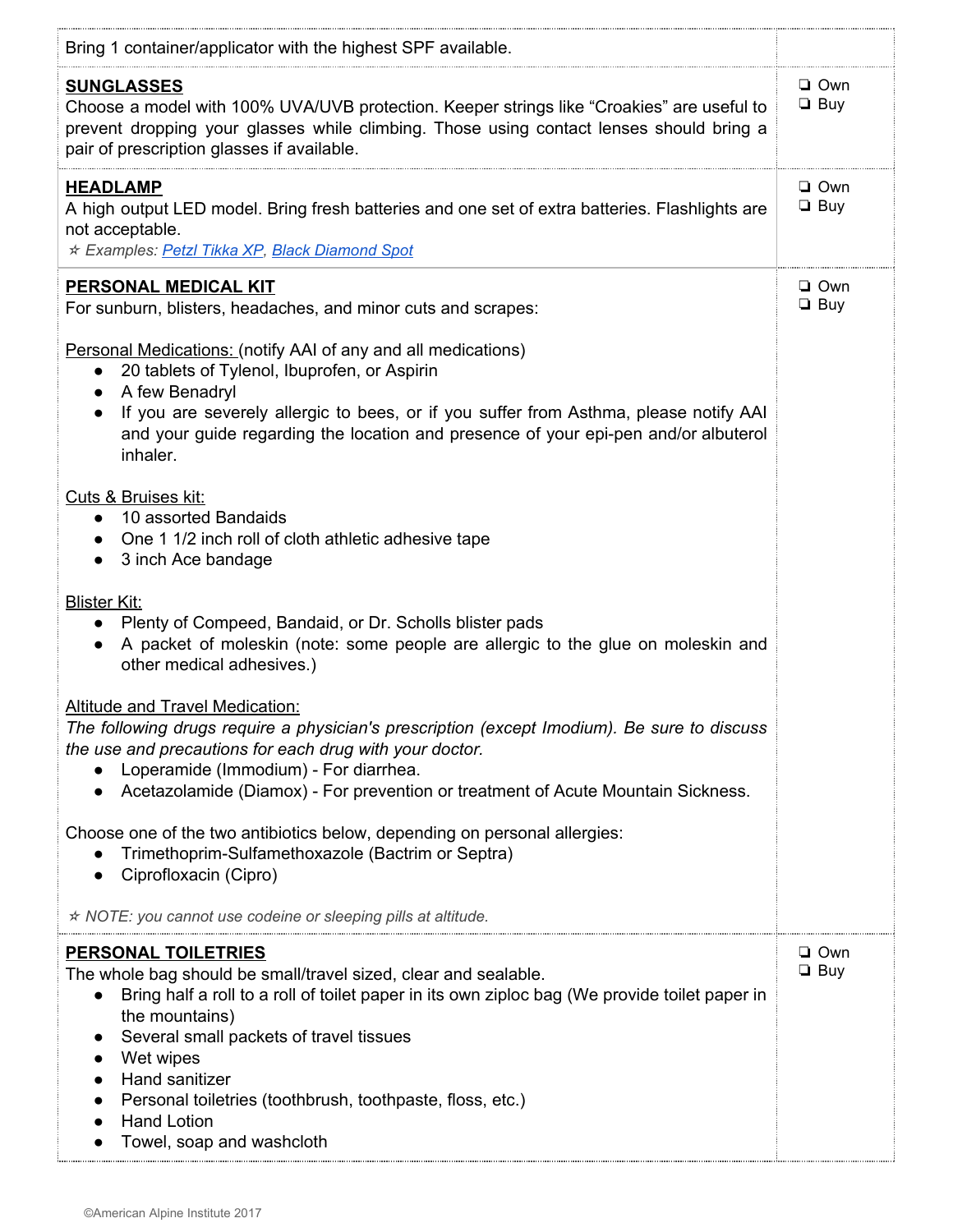| Foot powder is very useful especially on longer trips or for people with sweaty feet. Foot<br>powder can help dry your feet, and promote warmth on cold weather trips. Be mindful of the<br>storage container and make sure it will stand up to the abuse it will be subjected to.                                                                                                                                                                                                                                                                                                                                                                                                                                                                                                                                                  |                          |
|-------------------------------------------------------------------------------------------------------------------------------------------------------------------------------------------------------------------------------------------------------------------------------------------------------------------------------------------------------------------------------------------------------------------------------------------------------------------------------------------------------------------------------------------------------------------------------------------------------------------------------------------------------------------------------------------------------------------------------------------------------------------------------------------------------------------------------------|--------------------------|
| <b>GARBAGE BAGS</b><br>Bring one large bag to line your backpack and one or two to pack out your personal<br>garbage. Trash compactor bags, if available, are more durable.                                                                                                                                                                                                                                                                                                                                                                                                                                                                                                                                                                                                                                                         | $\Box$ Own<br>$\Box$ Buy |
| <b>REPAIR KIT</b><br>At a minimum this kit should include:<br>A stove repair kit (designed for your stove)<br>Thermarest repair kit (for Thermarest pad users)<br>$\bullet$<br>10-20 feet of lightweight nylon cord<br>$\bullet$<br>A small sewing kit<br>Duct tape (wrapped on water bottles or trekking poles)<br>An extra waist buckle for your pack                                                                                                                                                                                                                                                                                                                                                                                                                                                                             | $\Box$ Own<br>$\Box$ Buy |
| <b>Other Optional Items</b>                                                                                                                                                                                                                                                                                                                                                                                                                                                                                                                                                                                                                                                                                                                                                                                                         |                          |
| <b>CAMERA</b><br>We recommend a small point-and-shoot camera that can easily be carried in a convenient,<br>easy to reach zipper-pocket. Though some climbers bring them, SLR cameras require<br>special care because of weight, bulk, and fragility. Smartphone cameras have come a long<br>way and are also becoming a convenient standard.<br>* Note: No battery powered, auto-focus cameras perform well in the cold. Digital cameras can work<br>well but require extra care to protect them from the cold and elements. If bringing a digital camera,<br>consider your battery needs. If your camera uses a proprietary lithium ion type you may want to bring<br>an extra. If your camera uses AA or AAA batteries, use lithium batteries and bring one or two sets of<br>extra batteries, more if you take a lot of photos. | $\Box$ Own<br>$\Box$ Buy |
| <b>ENTERTAINMENT</b><br>Books, games, journals, cards, etc. are great for rest days and stormy days in the tent. Music<br>players like mini-disc and MP3 players are popular because the device and media are small<br>and relatively lightweight. Models with a hard drive (e.g. Ipod) do not work at altitude.                                                                                                                                                                                                                                                                                                                                                                                                                                                                                                                    | $\Box$ Own<br>$\Box$ Buy |
| <b>HANDIWIPES</b><br>AKA the mountain shower. For personal hygiene and general use.                                                                                                                                                                                                                                                                                                                                                                                                                                                                                                                                                                                                                                                                                                                                                 | $\Box$ Own<br>$\Box$ Buy |
| <b>EAR PLUGS</b><br>Defense against snoring and high winds in the area.                                                                                                                                                                                                                                                                                                                                                                                                                                                                                                                                                                                                                                                                                                                                                             | $\Box$ Own<br>$\Box$ Buy |
| <b>FINGERNAIL CLIPPERS</b><br>Trim nails back prior to course.                                                                                                                                                                                                                                                                                                                                                                                                                                                                                                                                                                                                                                                                                                                                                                      | $\Box$ Own<br>$\Box$ Buy |
| <b>MULTI-TOOL or POCKET KNIFE</b><br>Leatherman Tool or Swiss army style is recommended.                                                                                                                                                                                                                                                                                                                                                                                                                                                                                                                                                                                                                                                                                                                                            | $\Box$ Own<br>$\Box$ Buy |

### **Additional Details:**

The Equipment Shop at the American Alpine Institute provides clothing and equipment for purchase, rental gear, and advice. Shop staff members are great climbers themselves and deeply involved in evaluating and testing gear. They are considered by many outdoor gear manufacturers to be the most expert in the country. They thoroughly understand the needs of climbers who will be rock climbing, ice climbing, mountaineering, or exploring the world on international expeditions.